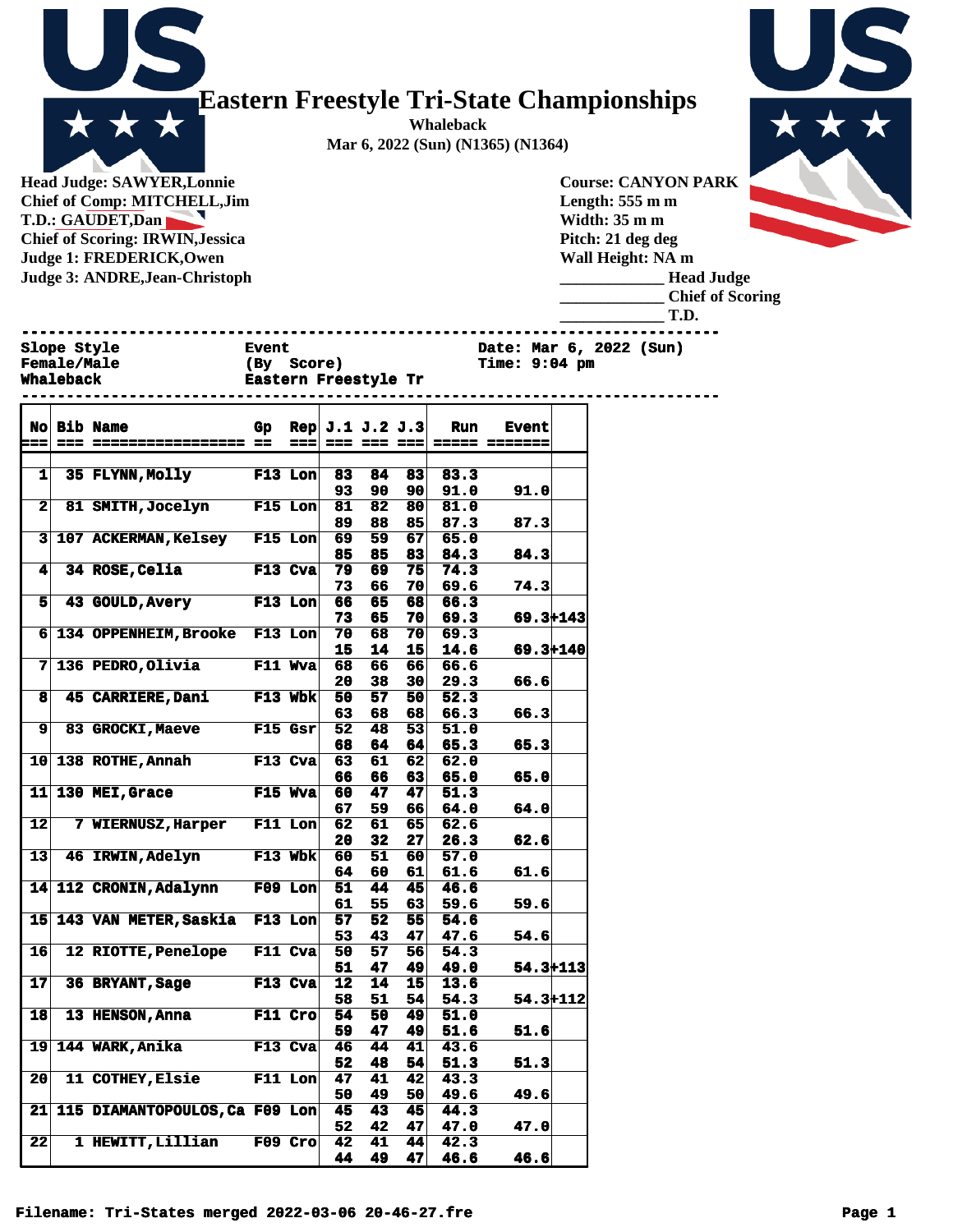**Female/Male (By Score) Time: 9:04 pm Whaleback Eastern Freestyle Tr** 

Slope Style **Event** Event Date: Mar 6, 2022 (Sun)<br> **Female/Male** (By Score) Time: 9:04 pm

|                          | No Bib Name                   | Gp |                | Rep $J.1 J.2 J.3$ |                 |          | Run          | <b>Event</b> |  |
|--------------------------|-------------------------------|----|----------------|-------------------|-----------------|----------|--------------|--------------|--|
| $=$                      |                               |    |                |                   | $= 22$ $= 22$   |          | $= -$        |              |  |
| 23                       | 39 MERHIGE, Anne              |    | $F13$ Gou      | 51                | 40              | 46       | 45.6         |              |  |
|                          |                               |    |                | 18                | 30              | 17       | 21.6         | 45.6         |  |
|                          | 24 124 KING, Sierra           |    | F11 Wva        | 41                | 43              | 43       | 42.3         |              |  |
|                          |                               |    |                | 13                | 31              | 12       | 18.6         | 42.3         |  |
| 25                       | 6 CARROLL, Ayla               |    | F11 Cro        | 41                | 43              | 42       | 42.0         |              |  |
|                          |                               |    |                | 10                | -8              | 10       | 9.3          | 42.0         |  |
| 26                       | 38 DIAMANTOPOULOS, El F13 Lon |    |                | 20                | 28              | 30       | 26.0         |              |  |
|                          |                               |    |                | 12                | 19              | 14       | 15.0         | 26.0         |  |
| 27                       | 40 SALLUM.Virginia            |    | F13 Wva        |                   |                 |          | dns          |              |  |
|                          |                               |    |                |                   |                 |          | dns          | dns          |  |
| 27                       | <b>10 PRESTON, Hazel</b>      |    | $F11$ Lon      |                   |                 |          | dns          |              |  |
|                          |                               |    |                |                   |                 |          | dns          | dns          |  |
| 27                       | 122 KELLEY, Amelia            |    | $F11$ Lon      |                   | dns dns dns     |          | dns          |              |  |
| 27                       | 78 PELLERIN, Abigail F15 Cva  |    |                |                   |                 |          | dns<br>dns   | dns          |  |
|                          |                               |    |                |                   | dns dns dns     |          | dns          | dns          |  |
|                          |                               |    |                |                   |                 |          |              |              |  |
| 1                        | 51 CARTER, Max                |    | $M13$ Lon      | 93                | 90              | 90       | 91.0         |              |  |
|                          |                               |    |                | 22                | 10              | 15       | 15.6         | 91.0         |  |
| $\mathbf{2}$             | 31 CARTER, Jackson            |    | M11 Lon        | 68                | 66              | 65       | 66.3         |              |  |
|                          |                               |    |                | 89                | 86              | 85       | 86.6         | 86.6         |  |
| 3                        | 100 BEATTY, Mark              |    | $M17$ Lon      | 30                | 40              | 38       | 36.0         |              |  |
|                          |                               |    |                | 88                | 82              | 81       | 83.6         | 83.6         |  |
| 4                        | 76 COTE, Asher                |    | $M13$ Lon      | 74                | 69              | 73       | 72.0         |              |  |
|                          |                               |    |                | 84                | 85              | 80       | 83.0         | 83.0         |  |
| 5                        | 88 HENSON, Jackson            |    | $M15$ Cro      | 82                | 81              | 82       | 81.6         |              |  |
|                          |                               |    |                | 10                | 15              | 25       | 16.6         | 81.6         |  |
| 6                        | 57 WEISS, Read                |    | M13 Cva        | 80                | 80              | 80       | 80.0         |              |  |
|                          |                               |    |                | 66                | 64              | 63       | 64.3         | 80.0         |  |
| $\overline{7}$           | <b>146 IRWIN, Austin</b>      |    | M13 Wbk        | 30                | 38              | 37       | 35.0         |              |  |
|                          | 54 BARRAZA, Paxton            |    | $M13$ Gou      | 76<br>64          | 78<br>60        | 79<br>58 | 77.6<br>60.6 | 77.6         |  |
| 8                        |                               |    |                | 78                | 77              | 76       | 77.0         | 77.0         |  |
| 9                        | 135 PAYSON, Grady             |    | M15 Cva        | 78                | 75              | 73       | 75.3         |              |  |
|                          |                               |    |                | 40                | 37              | 37       | 38.0         | 75.3         |  |
| 10 <sub>1</sub>          | 126 LEFEBVRE, William M13 Spe |    |                | 19                | 17              | 15       | 17.0         |              |  |
|                          |                               |    |                | 73                | 77              | 75       | 75.0         | 75.0         |  |
| 11                       | <b>94 PRESTON, Harper</b>     |    | $M15$ Lon      | 73                | 73              | 77       | 74.3         |              |  |
|                          |                               |    |                | 48                | 49              | 50       | 49.0         | 74.3         |  |
| 12                       | 86 LUND, Tucker               |    | M15 Cro        | 56                | 48              | 52       | 52.0         |              |  |
|                          |                               |    |                | 75                | 74              | 70       | 73.0         | 73.0         |  |
| 13                       | 70 HANSEN, Logan              |    | $M13$ Cro      | 63                | 61              | 68       | 64.0         |              |  |
|                          |                               |    |                | 76                | 68              | 71       | 71.6         | 71.6         |  |
| 14                       | 71 DROZSDIK, Arivel           |    | M13 Wva        | 43                | 50              | 50       | 47.6         |              |  |
|                          |                               |    |                | 70                | 68              | 70       | 69.3         | 69.3         |  |
| $\overline{\mathbf{15}}$ | 60 BARNES, Dylan              |    | M13 Wva        | 61                | 52              | 48       | 53.6         |              |  |
| 16                       | 18 HEWITT, Samuel             |    | M11 Cro        | 70<br>56          | 70<br>54        | 67<br>50 | 69.0<br>53.3 | 69.0         |  |
|                          |                               |    |                | 69                | 68              | 67       | 68.0         | 68.0         |  |
| 17                       | 24 SKILLINGS, Jack            |    | M11 Wva        | 40                | 45              | 47       | 44.0         |              |  |
|                          |                               |    |                | 70                | 65              | 68       | 67.6         | 67.6         |  |
| 18                       | 66 TRINWARD, Felix            |    | M13 Cva        | 61                | 55              | 56       | 37.3         |              |  |
|                          |                               |    |                | 70                | 67              | 65       | 67.3         | 67.3         |  |
| 19 <sup>°</sup>          | 129 MCCLURE, Tighe            |    | $M13$ Lon      | 56                | $4\overline{5}$ | 50       | 50.3         |              |  |
|                          |                               |    |                | 69                | 67              | 62       | 66.0         | 66.0         |  |
| 20                       | 92 KRAUS, Jack                |    | $M15$ Cro      | 22                | 30              | 37       | 29.6         |              |  |
|                          |                               |    |                | 67                | 65              | 65       | 65.6         | 65.6+89      |  |
| 21                       | 105 CANES, Ethan              |    | M11 Lon        | 65                | 67              | 65       | 65.6         |              |  |
|                          |                               |    |                | 20                | 36              | 27       | 27.6         | 65.6+83      |  |
| 22                       | <b>63 HENSON, Rowan</b>       |    | $M13$ Cro      | 21                | 18              | 30       | 23.0         |              |  |
|                          |                               |    |                | 65                | 67              | 65       | 65.6         | 65.6+69      |  |
| 23                       | 141 THERIAULT, Rowan          |    | <b>M11 Gou</b> | 45                | 50              | 44       | 46.3         |              |  |
| 24                       | 52 BERGERON, Kane             |    | M13 Wbk        | 67<br>68          | 68<br>63        | 60<br>64 | 65.0         | 65.0+135     |  |
|                          |                               |    |                |                   |                 |          | 65.0         |              |  |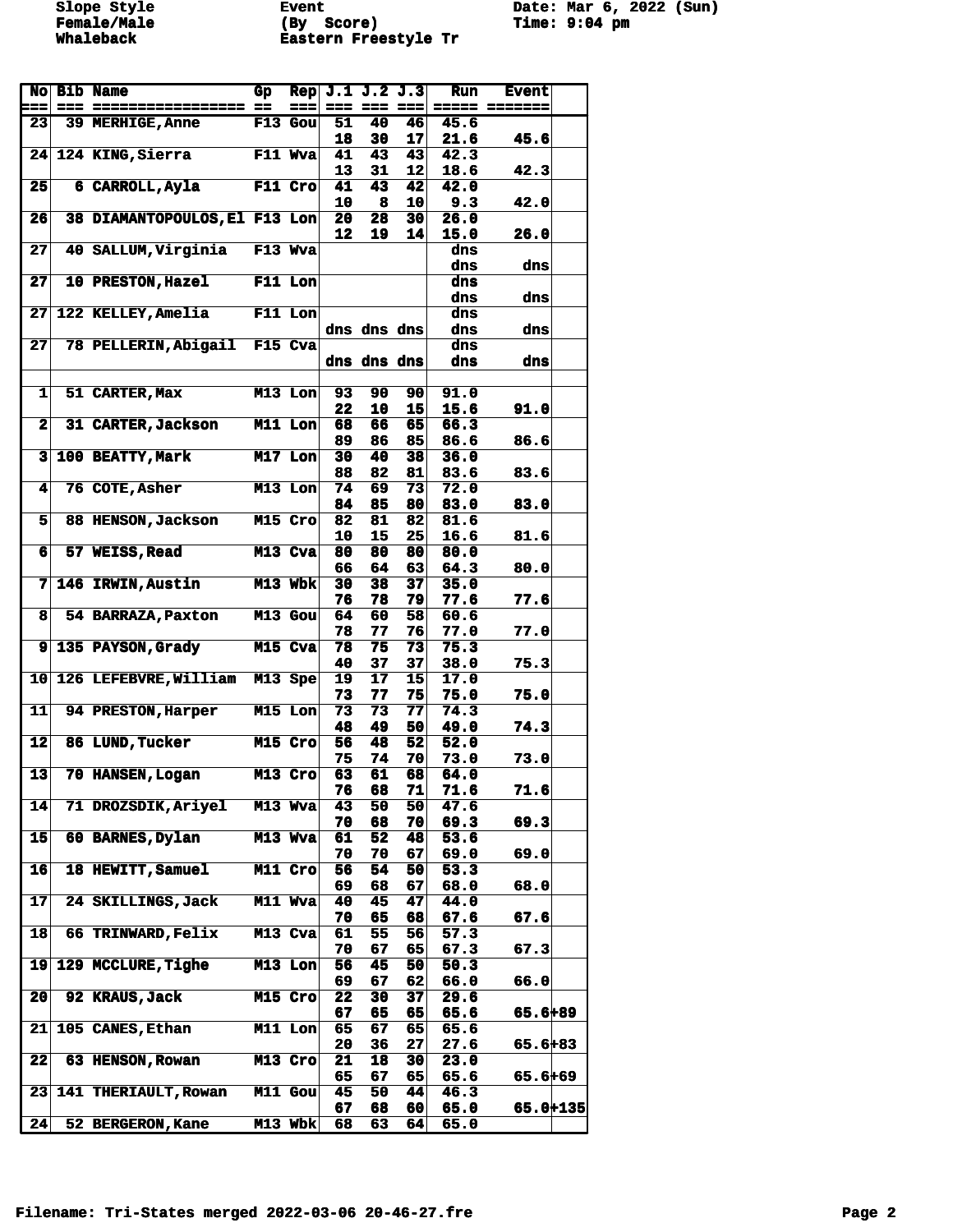Slope Style **Event** Event Date: Mar 6, 2022 (Sun)<br> **Female/Male** (By Score) Time: 9:04 pm **Female/Male (By Score) Time: 9:04 pm Whaleback Eastern Freestyle Tr** 

|                 | No Bib Name                          | Gp      | <b>Rep</b> |          | J.1 J.2 J.3             |                 | <b>Run</b>   | <b>Event</b>                  |  |
|-----------------|--------------------------------------|---------|------------|----------|-------------------------|-----------------|--------------|-------------------------------|--|
| $=$             |                                      |         | $==$       | 64       | $==  =  =  =  = $<br>66 | 60              | 63.3         | ===== =======<br>$65.0 + 132$ |  |
|                 | <b>25 127 LISANKE, Victor</b>        |         | M13 Wya    | 60       | 64                      | 62              | 62.0         |                               |  |
|                 |                                      |         |            | 67       | 64                      | 62              | 64.3         | 64.3                          |  |
| 26 <sub>l</sub> | 111 CRAWFORD, Will                   |         | M13 Cro    | 51       | 52                      | 49              | 50.6         |                               |  |
|                 |                                      |         |            | 69       | 59                      | 64              | 64.0         | 64.0+133                      |  |
| 27              | <b>128 LYONS, Madden</b>             |         | M13 Gou    | 29<br>68 | 26<br>60                | 35<br>64        | 30.0<br>64.0 | $64.0 + 132$                  |  |
| 28              | 22 HAYNER, Tyson                     |         | M11 Cva    | 59       | 66                      | 67              | 64.0         |                               |  |
|                 |                                      |         |            | 18       | 26                      | 28              | 24.0         | $64.0 + 72$                   |  |
| 29              | <b>90 STONER, Oliver</b>             |         | M15 Lon    | 60       | 48                      | 56              | 54.6         |                               |  |
|                 |                                      |         |            | 66       | 58                      | 67              | 63.6         | 63.6                          |  |
| 30              | 142 VAN DE MOERE, Luca M13 Wva       |         |            | 50<br>63 | 45<br>62                | 48<br>65        | 47.6<br>63.3 | 63.3                          |  |
| 31              | 14 CUNDIFF, Samson                   |         | M11 Wya    | 52       | 45                      | 45              | 47.3         |                               |  |
|                 |                                      |         |            | 65       | 61                      | 63              | 63.0         | 63.0                          |  |
| 32              | 53 HERBERT, Jackson                  |         | M13 Lon    | 10       | 20                      | 20              | 16.6         |                               |  |
| 33              | 56 TULLMANN, Max                     |         |            | 64       | 63                      | 60              | 62.3         | 62.3                          |  |
|                 |                                      |         | M13 Cva    | 61<br>28 | 59<br>36                | 65<br>27        | 61.6<br>30.3 | 61.6                          |  |
| 34              | 73 COTHEY, Xander                    |         | M13 Lon    | 53       | 46                      | 47              | 48.6         |                               |  |
|                 |                                      |         |            | 62       | 58                      | 64              | 61.3         | 61.3                          |  |
| 35              | 119 HUBER, Gunnar                    |         | M11 Wya    | 20       | 21                      | 30              | 23.6         |                               |  |
|                 |                                      |         |            | 60       | 61                      | 58              | 59.6         | 59.6                          |  |
| 36              | <b>48 BOLTON, Avery</b>              |         | M13 Cro    | 54<br>63 | $\overline{53}$<br>56   | 52<br>58        | 53.0<br>59.0 | 59.0                          |  |
| 37              | <b>3 BERGERON, Kaleb</b>             | M09 Wbk |            | 15       | 23                      | 34              | 24.0         |                               |  |
|                 |                                      |         |            | 62       | 54                      | 58              | 58.0         | $58.0 + 120$                  |  |
| 38              | 26 BALCOMBE, Dylan                   |         | M11 Cro    | 59       | 50                      | 53              | 54.0         |                               |  |
|                 |                                      |         |            | 58       | 59                      | 57              | 58.0         | 58.0+117                      |  |
| 39              | 23 TOSSELL, Caleb                    |         | M11 Cro    | 42<br>66 | 46<br>51                | 42<br>56        | 43.3<br>57.6 | $57.6 + 122$                  |  |
| 40              | 120 KARIS, Carter                    |         | M13 Lon    | 11       | 21                      | 15              | 15.6         |                               |  |
|                 |                                      |         |            | 60       | 57                      | 56              | 57.6         | $57.6 + 117$                  |  |
| 41              | 109 BEAN, Samuel                     |         | M11 Spe    | 43       | 42                      | 47              | 44.0         |                               |  |
|                 |                                      |         |            | 63       | 54                      | 55              | 57.3         | $57.3 + 118$                  |  |
| 42              | 96 MARSHALL, Landon                  |         | M15 Cro    | 28<br>60 | 22<br>55                | 27<br>57        | 25.6<br>57.3 | $57.3 + 117$                  |  |
| 43              | 113 CRONIN, Clark                    |         | M13 Lon    | 58       | 58                      | 54              | 56.6         |                               |  |
|                 |                                      |         |            | 60       | 52                      | 58              | 56.6         | $56.6 + 118$                  |  |
| 44              | 59 KEVE, Tyler                       |         | M13 Wva    | 53       | 59                      | 58              | 56.6         |                               |  |
|                 | 45 106 SAVAGE, Christophe M13 Cva    |         |            | 13<br>13 | 29<br>19                | 30<br>29        | 24.0<br>20.3 | $56.6 + 117$                  |  |
|                 |                                      |         |            | 59       | 52                      | 56              | 55.6         | 55.6                          |  |
| 46              | <b>101 MARSHALL, Evan</b>            |         | M17 Spe    | 60       | 48                      | 45              | 51.0         |                               |  |
|                 |                                      |         |            | 60       | 53                      | 51              | 54.6         | $54.6 + 113$                  |  |
| 47              | 19 BOGIGAN, Rocco                    |         | M11 Lon    | 50       | 44                      | $\overline{43}$ | 45.6         |                               |  |
| 48              | 123 KING, Benjamin                   |         | M11 Wva    | 59<br>52 | 52<br>54                | 53<br>57        | 54.6<br>54.3 | 54.6+112                      |  |
|                 |                                      |         |            | 41       | 41                      | 42              | 41.3         | 54.3                          |  |
| 49              | 17 SAVAGE, Brooks                    |         | M11 Cva    | 65       | 45                      | 48              | 52.6         |                               |  |
|                 |                                      |         |            | 66       | 48                      | 48              | 54.0         | 54.0                          |  |
| 50              | 49 CANES, Gabriel                    |         | M13 Lon    | 56       | 50                      | 50              | 52.0         |                               |  |
| 51              | 32 WILKERSON, Matthew M11 Cva        |         |            | 50<br>54 | 52<br>53                | 50<br>48        | 50.6<br>51.6 | 52.0                          |  |
|                 |                                      |         |            | 10       | 10                      | 10              | 10.0         | 51.6                          |  |
| 52              | 108 BACON, Liam                      |         | M11 Cro    | 46       | 41                      | 43              | 43.3         |                               |  |
|                 |                                      |         |            | 63       | 44                      | 45              | 50.6         | 50.6                          |  |
| 53              | 125 LEFEBVRE, Max                    |         | M11 Spe    | 50       | 49                      | 52              | 50.3         |                               |  |
| 54              | 110 BOGIGIAN, Max                    |         | M13 Lon    | 11<br>54 | 33<br>45                | 30<br>46        | 24.6<br>48.3 | 50.3                          |  |
|                 |                                      |         |            | 10       | 12                      | 19              | 13.6         | 48.3+100                      |  |
| 55              | <b>95 GROSSHANDLER, Brad M15 Lon</b> |         |            | 49       | 49                      | 47              | 48.3         |                               |  |
|                 |                                      |         |            | 20       | 33                      | 30              | 27.6         | 48.3+98                       |  |
|                 | 56 140 STANNEY, Weston               | MO9     | <b>Wva</b> | 42       | 45                      | 45              | 44.0         |                               |  |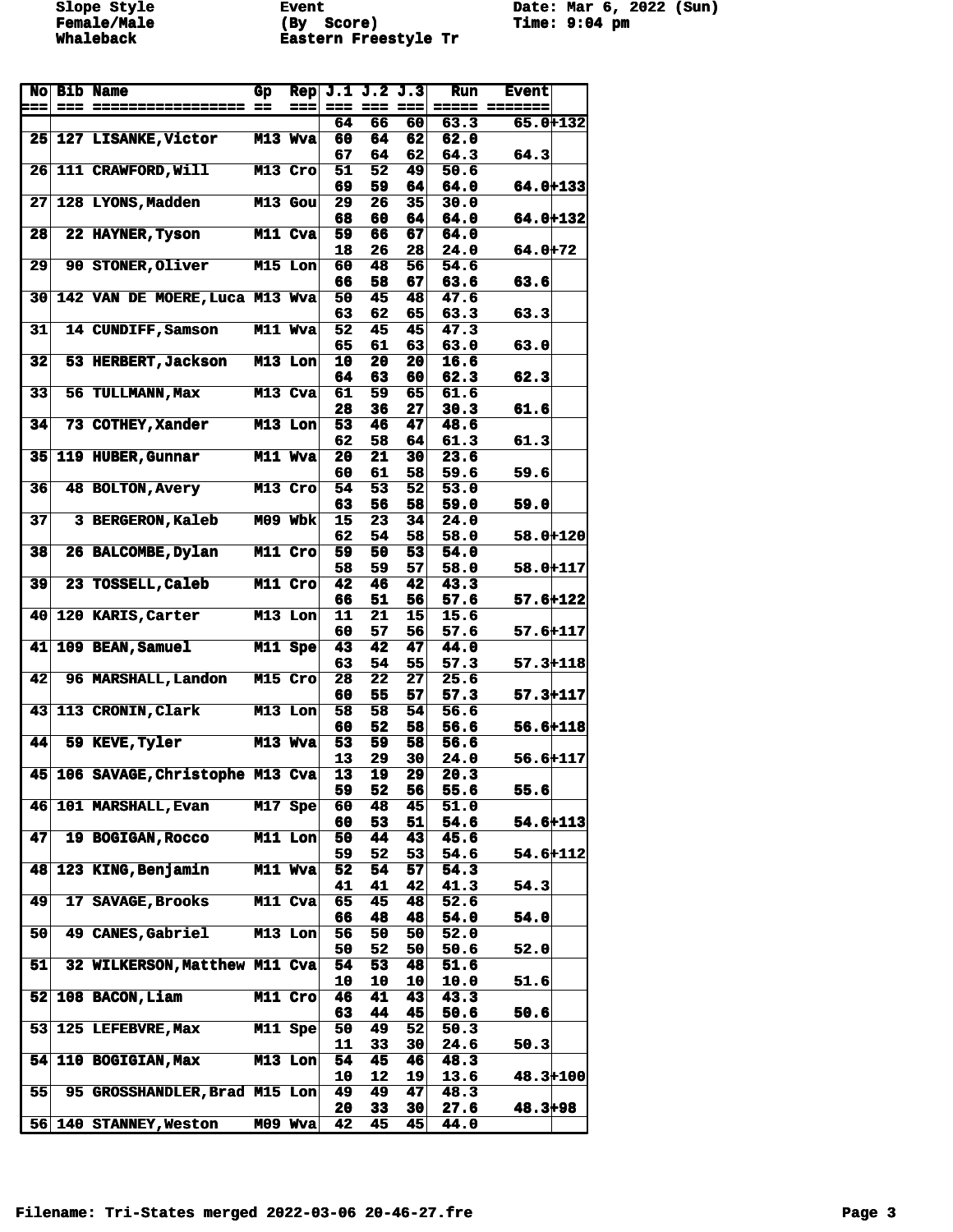**Female/Male (By Score) Time: 9:04 pm**<br>Whaleback **Eastern Freestyle Tr Whaleback Eastern Freestyle Tr** 

**Slope Style Event Date: Mar 6, 2022 (Sun)**

| No  |      | <b>Bib Name</b>                                       | Gр | Rep       |                     | J.1 J.2 J.3 |                 | Run      | <b>Event</b>    |  |
|-----|------|-------------------------------------------------------|----|-----------|---------------------|-------------|-----------------|----------|-----------------|--|
| === | $==$ | ================= ==                                  |    | ===       |                     | === === === |                 | $= 2222$ | $=$ = = = = = = |  |
|     |      |                                                       |    |           | 54                  | 47          | 43              | 48.0     | 48.0            |  |
| 57  |      | <b>20 MARINO, Leo</b>                                 |    | M11 Spe   | 41                  | 42          | 42              | 41.6     |                 |  |
|     |      |                                                       |    |           | 49                  | 45          | 49              | 47.6     | 47.6+125        |  |
| 58  |      | 30 OPPENHEIM, Greyson M11 Lon                         |    |           | 12                  | 25          | 27              | 21.3     |                 |  |
|     |      |                                                       |    |           | 52                  | 46          | 45              | 47.6     | $47.6 + 64$     |  |
| 59  |      | <b>121 KELLEHER, Daniel</b>                           |    | $M11$ Lon | 50                  | 42          | 46              | 46.0     |                 |  |
|     |      |                                                       |    |           | 17                  | 18          | 20 <sub>l</sub> | 18.3     | 46.0            |  |
|     |      | 60 131 MILLER, Erik                                   |    | $M15$ Spe | 20                  | 21          | 37              | 26.0     |                 |  |
|     |      |                                                       |    |           | 41                  | 46          | 49              | 45.3     | 45.3            |  |
|     |      | 61 139 SAITOW, Ramsey                                 |    | $M09$ Lon | 46                  | 43          | 42              | 43.6     |                 |  |
|     |      |                                                       |    |           | 50                  | 43          | 41              | 44.6     | 44.6+131        |  |
|     |      | 62 137 RIFF, Samuel                                   |    | M13 Wva   | 51                  | 41          | 42              | 44.6     |                 |  |
|     |      |                                                       |    |           | 42                  | 38          | 41              | 40.3     | 44.6+121        |  |
| 63  |      | 15 COLEMAN, Cannon                                    |    | M11 Cva   | 42                  | 43          | 46              | 43.6     |                 |  |
|     |      |                                                       |    |           | 19                  | 16          | 20 <sub>l</sub> | 18.3     | $43.6 + 89$     |  |
|     |      | 64 118 HARLAN, Henry                                  |    | M15 Wya   | 43                  | 45          | 43              | 43.6     |                 |  |
|     |      |                                                       |    |           | 20                  | 12          | 10 <sup>1</sup> | 14.0     | $43.6 + 88$     |  |
| 65  |      | <b>4 BALCOMBE, Owen</b>                               |    | $M09$ Cro | 41                  | 41          | 41              | 41.0     |                 |  |
|     |      |                                                       |    |           | 30                  | 36          | 38              | 34.6     | 41.0            |  |
| 66  |      | <b>98 PERRY, Owen</b>                                 |    | $M15$ Lon | 40                  | 36          | 38              | 38.0     |                 |  |
|     |      |                                                       |    |           | 30                  | 27          | 37              | 31.3     | 38.0            |  |
| 67  |      | 114 CRONIN, Grady                                     |    | M11 Lon   | 20                  | 26          | 36              | 27.3     |                 |  |
|     |      |                                                       |    |           | 20                  | 26          | 38              | 28.0     | 28.0            |  |
| 68  |      | 50 PIRES, Tiago                                       |    | M13 Wya   |                     |             |                 | dns      |                 |  |
|     |      |                                                       |    |           | 18                  | 30          | 28              | 25.3     | 25.3            |  |
|     |      | 69 147 RICHARD, Colin                                 |    | $M13$ Loo |                     | dns dns dns |                 | dns      |                 |  |
|     |      |                                                       |    |           |                     | dns dns dns |                 | dns      | dns             |  |
| 69  |      | 16 BAKER, Jack                                        |    |           | M11 Wya dns dns dns |             |                 | dns      |                 |  |
|     |      |                                                       |    |           |                     | dns dns dns |                 | dns      | dns             |  |
|     |      |                                                       |    |           |                     |             |                 |          |                 |  |
|     |      | Winfree 2022.00, B Rules, Rand=100 @ 9:22a(22-3-6), S |    |           |                     |             |                 |          |                 |  |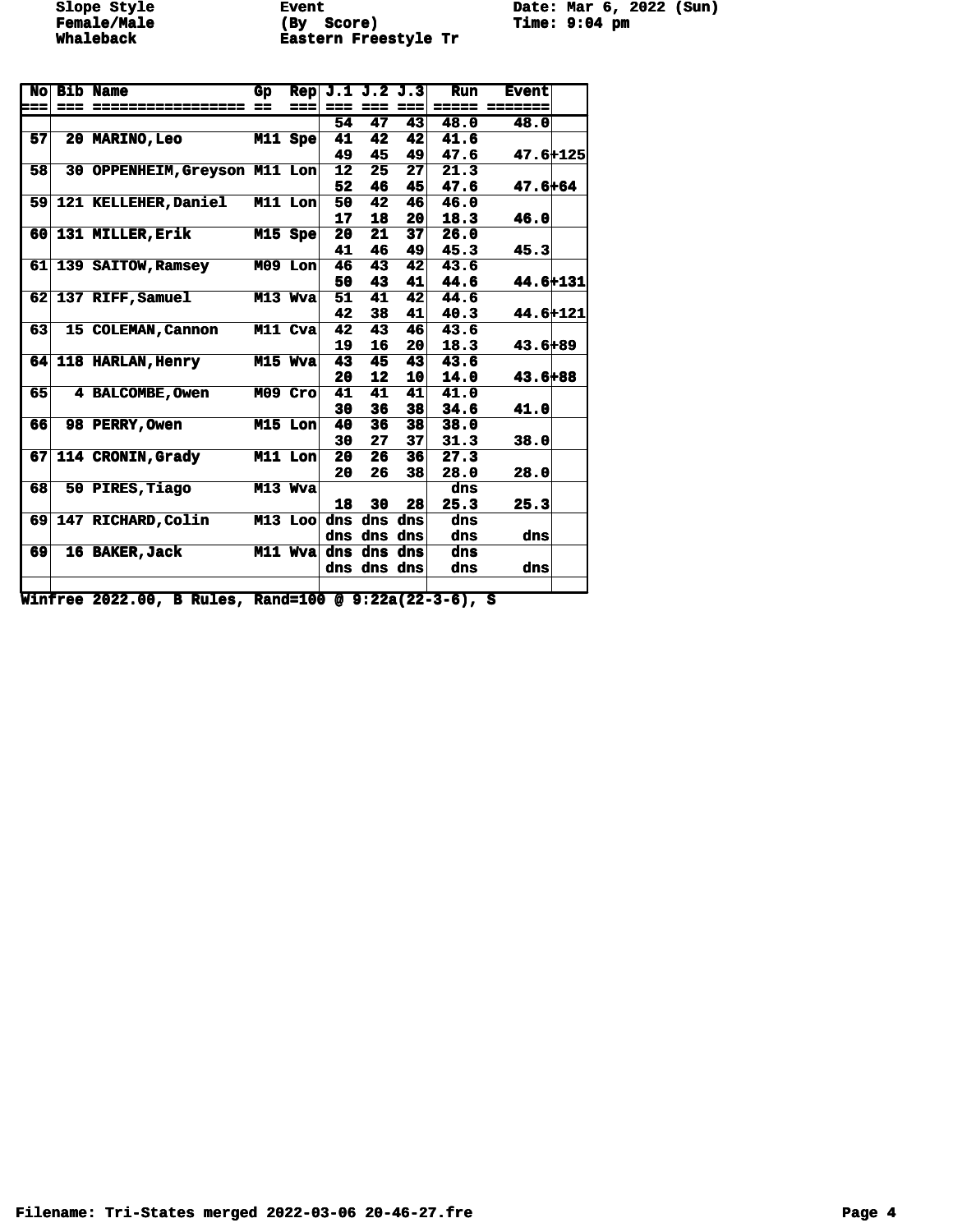**------------------------------------------------------------------------------**

**Female/Male (By Group Score) Time: 9:05 pm Whaleback Eastern Freestyle Tr ------------------------------------------------------------------------------**

**Slope Style Finals Date: Mar 6, 2022 (Sun)**

|                         | No Bib# Name |                                        |    | Gp Representing           | Score              |
|-------------------------|--------------|----------------------------------------|----|---------------------------|--------------------|
| $==$                    |              | <b>==== ==================</b>         | == | ============              | ------------------ |
|                         |              |                                        |    |                           |                    |
| 11                      |              | 112 CRONIN, Adalynn                    |    | F09 Lon Loon              | 59.6               |
| $\mathbf{2}$            |              | 115 DIAMANTOPOULOS, Carol F09 Lon Loon |    |                           | 47.0               |
| $\overline{\mathbf{3}}$ |              | 1 HEWITT, Lillian                      |    | F09 Cro Crotched          | 46.6               |
|                         |              |                                        |    |                           |                    |
| 1                       |              | 136 PEDRO, Olivia                      |    | F11 Wva Watervil          | 66.6               |
| 2 <sup>1</sup>          |              | 7 WIERNUSZ, Harper                     |    | F11 Lon Loon              | 62.6               |
| $\mathbf{3}$            |              | 12 RIOTTE, Penelope                    |    | F11 Cva Carrabas          | 54.3               |
| 4                       |              | 13 HENSON, Anna                        |    | <b>F11 Cro Crotched</b>   | 51.6               |
| 5                       |              | 11 COTHEY, Elsie                       |    | <b>F11 Lon Loon</b>       | 49.6               |
| 6 <sup>1</sup>          |              | 124 KING, Sierra                       |    | F11 Wva Watervil          | 42.3               |
| 7 <sup>1</sup>          |              | 6 CARROLL, Ayla                        |    | F11 Cro Crotched          | 42.0               |
| 8                       |              | 122 KELLEY, Amelia                     |    | F11 Lon Loon              | dns                |
| 8                       |              | 10 PRESTON, Hazel                      |    | F11 Lon Loon              | dns                |
|                         |              |                                        |    |                           |                    |
| 1                       |              | 35 FLYNN, Molly                        |    | F13 Lon Loon              | 91.0               |
| $\overline{2}$          |              | 34 ROSE, Celia                         |    | F13 Cva Carrabas          | 74.3               |
| $\vert$ 3               |              | 43 GOULD, Avery                        |    | F13 Lon Loon              | 69.3               |
| $\vert$                 |              | 134 OPPENHEIM, Brooke                  |    | F13 Lon Loon              | 69.3               |
| $\overline{5}$          |              | 45 CARRIERE, Dani                      |    | F13 Wbk Whalebac          | 66.3               |
| 6                       |              | 138 ROTHE, Annah                       |    | F13 Cva Carrabas          | 65.0               |
| 7 <sup>1</sup>          |              | 46 IRWIN, Adelyn                       |    | F13 Wbk Whalebac          | 61.6               |
| 8                       |              | 143 VAN METER, Saskia                  |    | <b>F13 Lon Loon</b>       | 54.6               |
| 9                       |              | 36 BRYANT, Sage                        |    | F13 Cva Carrabas          | 54.3               |
| 10 <sub>1</sub>         |              | 144 WARK, Anika                        |    | F13 Cva Carrabas          | 51.3               |
| 11                      |              | 39 MERHIGE, Anne                       |    | F13 Gould Academ          | 45.6               |
| 12                      |              | 38 DIAMANTOPOULOS, Eliza F13 Lon Loon  |    |                           | 26.0               |
| 13 <sup>1</sup>         |              | 40 SALLUM, Virginia                    |    | F13 Wva Watervil          | dns                |
|                         |              |                                        |    |                           |                    |
| $1\vert$                |              | 81 SMITH, Jocelyn                      |    | <b>F15 Lon Loon</b>       | 87.3               |
| $\mathbf{2}$            |              | 107 ACKERMAN, Kelsey                   |    | <b>F15 Lon Loon</b>       | 84.3               |
| $\mathbf{3}$            |              | 83 GROCKI, Maeve                       |    | F15 Gsr Gould/Su          | 65.3               |
| 4                       |              | 130 MEI, Grace                         |    | F15 Wva Watervil          | 64.0               |
| 5                       |              | 78 PELLERIN, Abigail                   |    | F15 Cva Carrabas          | dns                |
|                         |              |                                        |    |                           |                    |
| 1                       |              | 3 BERGERON, Kaleb                      |    | M09 Wbk Whalebac          | 58.0               |
| $\mathbf{2}$            |              | 140 STANNEY, Weston                    |    | M09 Wva Watervil          | 48.0               |
| $\mathbf{3}$            |              | 139 SAITOW, Ramsey                     |    | M09 Lon Loon              | 44.6               |
| 4                       |              | 4 BALCOMBE, Owen                       |    | M09 Cro Crotched          | 41.0               |
|                         |              |                                        |    |                           |                    |
| 1                       |              | 31 CARTER, Jackson                     |    | <b>M11 Lon Loon</b>       | 86.6               |
|                         |              | 18 HEWITT, Samuel                      |    | M11 Cro Crotched          | 68.0               |
| 2<br>$\mathbf{3}$       |              |                                        |    | M11 Wva Watervil          |                    |
| 4                       |              | 24 SKILLINGS, Jack<br>105 CANES, Ethan |    | $\overline{M11}$ Lon Loon | 67.6<br>65.6       |
|                         |              |                                        |    |                           |                    |
| 51                      |              | 141 THERIAULT, Rowan                   |    | M11 Gould Academ          | 65.0               |
| 6                       |              | 22 HAYNER, Tyson                       |    | M11 Cva Carrabas          | 64.0               |
| $\mathbf{7}$            |              | 14 CUNDIFF, Samson                     |    | M11 Wva Watervil          | 63.0               |
| 8                       |              | 119 HUBER, Gunnar                      |    | M11 Wva Watervil          | 59.6               |
| 9                       |              | 26 BALCOMBE, Dylan                     |    | M11 Cro Crotched          | 58.0               |
| 10                      |              | 23 TOSSELL, Caleb                      |    | M11 Cro Crotched          | 57.6               |
| $11$                    |              | 109 BEAN, Samuel                       |    | M11 Spe Mount Su          | 57.3               |
| 12                      |              | 19 BOGIGAN, ROCCO                      |    | M11 Lon Loon              | 54.6               |
| 13                      |              | 123 KING, Benjamin                     |    | <b>M11 Wya Watervil</b>   | 54.3               |
| 14                      |              | 17 SAVAGE, Brooks                      |    | M11 Cva Carrabas          | 54.0               |
| 15 <sub>1</sub>         |              | 32 WILKERSON, Matthew                  |    | M11 Cva Carrabas          | 31.6               |
| 16 <sup>1</sup>         |              | 108 BACON, Liam                        |    | M11 Cro Crotched          | 50.6               |